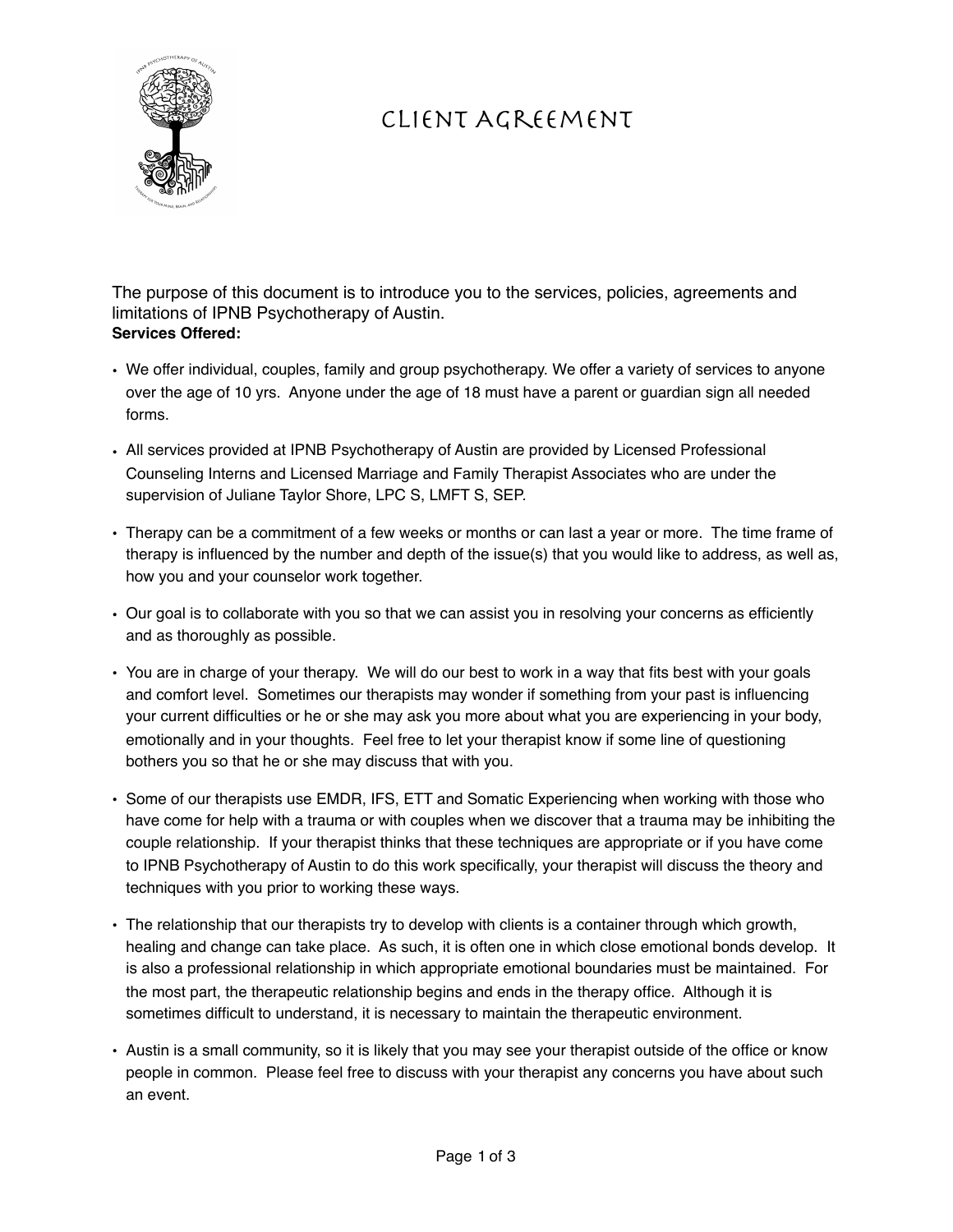## **Confidentiality:**

- Texas state law and the ethics of our profession requires that anything you say in the context of the therapeutic relationship remain confidential.
- The Privacy Notice explains the times and situations which the law requires us to break some portion of our confidentiality.
- All of our therapists participate in professional consultation and supervision groups, as required by the LPC and LMFT licensing boards. Our therapists protect their clients confidentiality in such groups by concealing their identity. For example, we do not use names, professions or other identifying information.
- We require written authorization from you, outside of the times required by law or through supervision or consultation, to discuss with anyone or disclose in any way your personal information. This includes speaking with other doctors, such as a psychiatrist, your family members, lawyers or insurance professionals.

## **Risks of Therapy:**

- Most risks, when experienced, are direct consequences of positive therapeutic movement.
- Clients sometimes experience a deterioration in emotional and psychological stability. This often occurs at the beginning of therapy, but may occur at any point, often brought on by an awareness of previously unconscious, emotionally laden material.
- Relationships are often affected as a result of therapy. Significant relationships will often experience varying degrees of tension. This is most prevalent in family relationships, but may extend beyond into one's social and professional life.
- When people engage in somatic healing from trauma they sometimes experience somatic symptoms such as feeling "fuzzy" mentally or feeling vibrations or slight trembling in their body. This usually occurs during the session or immediately afterwards and should end shortly.

### **Appointments & Cancelations:**

- Research shows that people have the greatest therapeutic gains by coming to therapy weekly. However, for fiscal reasons or time constraints some people prefer to work every other week. We are comfortable with both formats. It is also not unusual for people to move to monthly or per-requiredneed sessions toward the end of their therapy.
- Appointments are usually 50 minutes in length, though some couples prefer to work in an hour and a half or two hour format. All appointments end ten minutes prior to the end of the hour. (For example, if your appointment time is 10-11 am it will end at 10:50 am. If your appointment 80 minutes in length and is scheduled from 10-11:30 am, your appointment will end at 11:20 am.)